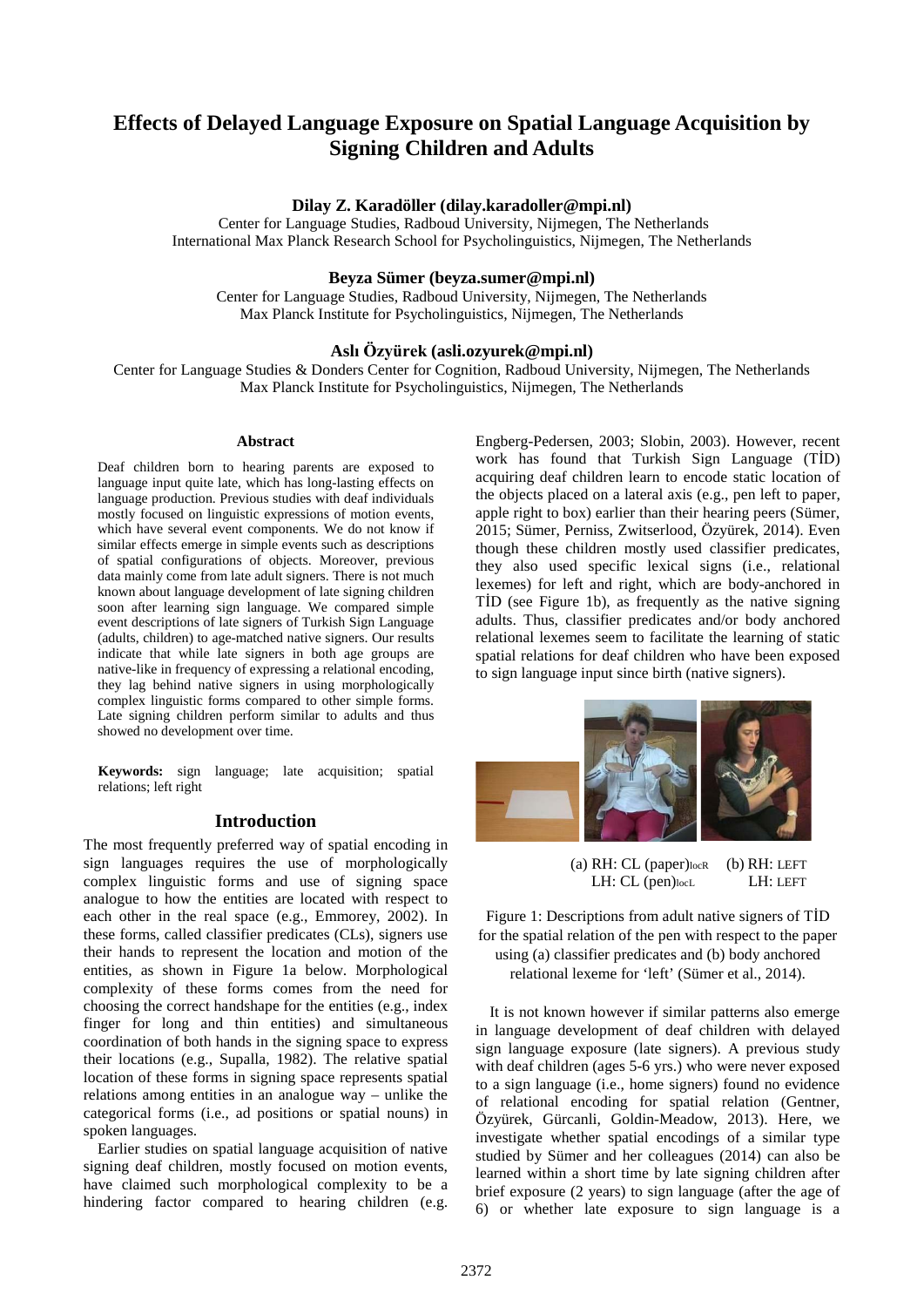drawback in mastering spatial language in general. Moreover, we investigate the effects of delayed language exposure on both late signing children as well as adults to see if any developmental pattern emerges in such delayed exposure to language and if yes how.

A body of evidence on the effects of late sign language acquisition by deaf individuals posits that adult late signers lag behind adult native signers in several domains such as general cognitive abilities (Bebko & McKinnon, 1990; Mayberry & Waters, 1991; Parasnis et al., 1996; Wilson, Bettger, Niculae, & Klima, 1997) and sign language comprehension (Emmorey, 1993; Emmorey & Corina, 1992; Mayberry & Eichen, 1991). Nevertheless, most of the studies were restricted only to sign language comprehension, and there are only a few studies on sign language production which focus only on adult patterns. Question of how late signing children perform in production compared to late adult signers and also to their age-matched native signing peers could be informative in understanding the impact of delayed language exposure for adult and child late signers, and to what extent development plays a role in delayed language acquisition.

In series of studies, Newport (1988; 1990) investigated language production of adult late signers through descriptions of motion events. She found that they described motion events by using fewer classifier predicates (CLs) than native signers, but rather preferred simple forms such as lexical verbs. Given that the motion events consist of several components, such as Figure, Ground, Path, Manner (Talmy, 1985), it raises the question of whether similar patterns emerge for late signing children and adults in describing static events which has fewer components, such as only Figure and Ground. In addition, a previous study (Sümer, 2015) revealed that adult-like descriptions of static spatial relations are acquired earlier for static locations than for motion event descriptions in TİD by native signing deaf children. We do not know if these patterns also apply to late signing children and adults of TİD and if there are any developmental patterns in late signers.

# **The Present Study**

To answer above questions, this study investigates the effects of late sign language exposure on the ability to encode static spatial events for left-right spatial relations by late signers of TİD and compares them to those of native TİD signers, which were already reported by Sümer et al. (2014) and Sümer (2015). We also compare the descriptions of late signing children and adults to those of native children and adults obtained earlier by Sümer (2015) to see if there is any developmental pattern in late signers.

# **Participants**

<span id="page-1-1"></span><span id="page-1-0"></span>Seven adult late signers (30;0 - 49;0, M = 39.14 years), 7 child late signers  $(7;3 - 10;9, M = 7;8)$ , 10 native adult signers (18;5 - 45;10,  $M = 31;4$ ), and 10 native child

signers (7;2 - 9;[1](#page-1-0)0,  $M = 8$ ;3)<sup>1</sup> participated in the study. All late signers had learned TİD after age 6 when they started a school for the deaf. Late signers did not have any prior exposure to sign language because according to the Turkish Education System, age 6 is the earliest age for starting school in Turkey. Before starting school, these signers mainly stayed at home with their non-signing parents. As a result, late signing children participated in this study, had exposure of 2 years of sign language at the time of testing. Before starting to school, both children groups got two hours of speech therapy every week. At the end of the study, adult participants received a small monetary compensation; child participants received a gender neutral color pencil kit.

# **Stimuli and Procedure**

Stimuli included a set of 36 displays. In each display, there were  $4$  pictures<sup>[2](#page-1-1)</sup> consisted of two entities placed in various spatial configurations (Left, Right, In, On, Under, Front and Behind) to each other. Within each display (four-picture set), only one picture was considered to be the target, which was marked with a red outer frame. The experimental displays we focused on in this study consisted of 6 displays, in which the target picture depicted either Right or Left configurations (Figure 2).



Figure 2: Example of a display. The target picture (apple to the right of the box) to be described is framed in red.

Participants were seated across a confederate deaf addressee who was a native signer of TİD. Stimuli were presented through a 15" MacBook Pro computer. Computer screen was only visible to the participants. Participants were asked to describe the target pictures to the addressee and were not instructed to use any specific strategy. In order to create an interactive nature, addressee was given a booklet containing the same displays and was asked to point at the picture that the participant described. At the end of the experiment, participants filled out demographics and language background surveys.

 <sup>1</sup> Data of native signers were collected as part of a bigger project conducted between 2010 and 2015 (Sümer, 2015).

<sup>2</sup> Pictures used in the study were originally developed by Dr Jennie Pyers and were adapted further for the purposes of this present study.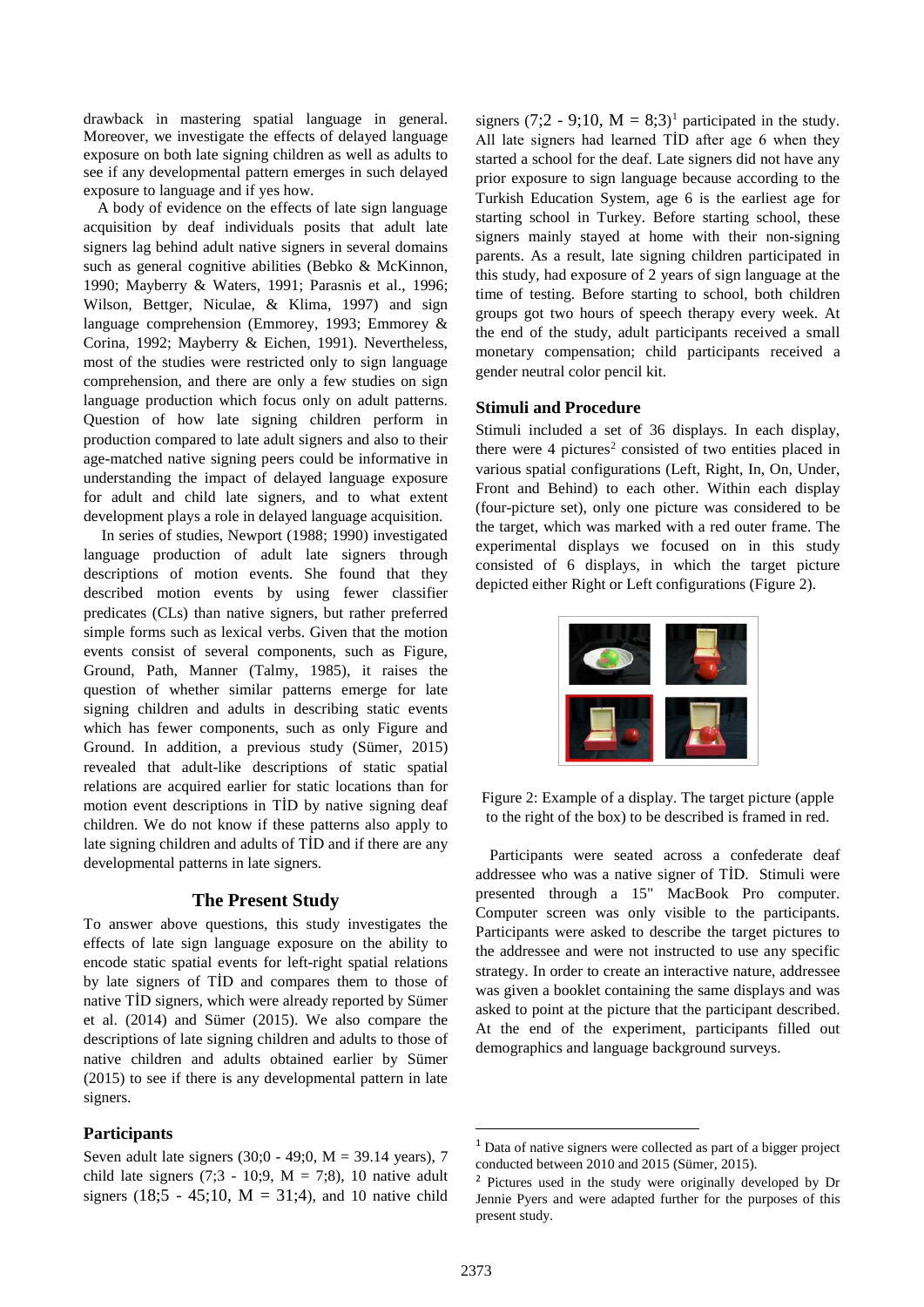# **Coding**

Descriptions for the target items were coded for the presence of spatial encoding and choice of linguistic strategies used to describe spatial relationship between two entities by using ELAN, a free annotation tool [\(http://tla.mpi.nl/tools/tla-tools/elan/\)](http://tla.mpi.nl/tools/tla-tools/elan/) for multimedia resources developed by the Max Planck Institute for Psycholinguistics, The Language Archive, Nijmegen, The Netherlands (Wittenburg et al., 2006). We categorized three main linguistic strategies used to encode, specifically, Figure object's relation to Ground object: Classifier predicates CLs (Figure 1a), Relational Lexemes like LEFT and RIGHT (Figure 1b), and other alternative linguistic forms. Other forms included showing the location of objects through pointing (59% of the cases; Figure 3), placing the objects in the signing space through virtually drawing by hand (SASS), using a lexical verb to infer objects (e.g. using sign for "to sit" to represent location of a boy).

 Annotation of data from the native signers were done by hearing research assistants and a native TİD signer and coded by the second author of this study. Annotation of data from the late signers were done by hearing research assistant and coded by the first author of this study. Later, all annotation and coding was checked by the second author of this study. All annotators and coders had knowledge of TİD.





(b) RH: CL(house)locR LH: Point (horse)locL

Figure 3: Descriptions from late signers of TİD for two objects located on the lateral axis by using pointing by (a) an adult TİD signer (middle finger point) and (b) a child TİD signer (index finger point).

# **Results**

Mean proportions of linguistic strategies were calculated for each participant. Arcsine transformation was applied to all data to ensure normality. The mean proportions and standard errors (SEs) in the table and the graphs are reported from the untransformed data.

First we investigated the frequency of encoding a spatial relation of entities by different groups in each language status. Results of the 2 (Age: Adults, Children) X 2 (Status: Native, Late) Between Subjects ANOVA on mean proportions of encoding a spatial relation revealed no main effect of age,  $F(1,30) = 2.918$ ,  $p = .098$ ,  $p^2 =$ .089,  $MSE = .381$ , no main effect of status,  $F(1,30) =$ .373,  $p = .546$ ,  $\eta^2 = .012$ ,  $MSE = .049$  and no interaction, *F*  $(1,30) = 768$ ,  $p = .388$ ,  $\eta^2 = .023$ ,  $MSE = .100$ . These results indicate that all groups of participants generated equal amount of relational encodings (Table 1).

Table 1: Mean Proportions and SEs of frequency of encoding a spatial relation as a function of Age and **Status**.

| Participants | Native Signers | Late Signers |
|--------------|----------------|--------------|
| Adults       | 0.97(0.02)     | 0.98(.03)    |
| Children     | 0.92(0.05)     | 0.81(0.11)   |
|              |                |              |

As the next step, we investigated what types of linguistic strategies were preferred by each age group and status. The results of a 2 (Between Subject, Age: Adults, Children) X 2 (Between Subject, Status: Native, Late) X 3 (Within Subject, Linguistic Strategy: CLs, RLs, Other) Mixed ANOVA yielded a main effect of Linguistic Strategy, *F* (1.32,12.42) = 37.114,  $p < .001$ ,  $n^2 = .533$ , *MSE* = .314, no main effect of age,  $F(1,30) = .347$ ,  $p =$ .560,  $n^2 = .011$ ,  $MSE = .008$ , no main effect of Status, *F*  $(1,30) = 1.385, p = .249, \eta^2 = .044, MSE = .008. Due to a$ marginal interaction between Linguistic Strategy and Status,  $F(1.32, 12.42) = 3.628$ ,  $p = .053$ ,  $\eta^2 = .108$ ,  $MSE =$ .314, separate analyses were conducted for each Status.

# **Linguistic Strategies used by Native Signers**

The results of 2 (Between Subjects, Age: Adult, Child) X 3 (Within Subjects, Linguistic Strategy: CLs, RLs, Other) mixed ANOVA showed no main effect of age,  $F(1,18) =$ 1.214,  $p = .285$ ,  $\eta^2 = .063$ ,  $MSE = .028$  but a main effect of Linguistic Strategy,  $F(1.25,22.53) = 60.186$ ,  $p < .001$ ,  $\eta^2$  = .770, *MSE* = .183, without an interaction between them,  $F(1.25, 2.53) = .251$ ,  $p = .674$ ,  $p^2 = .315$ ,  $MSE =$ .183. Tests of within subject comparisons showed that classifier predicates were preferred more frequently than relational lexemes (*p* < .001) and other linguistic forms (*p* < .001). The frequency of using relational lexemes and other forms found to be similar to each other  $(p > .05)$ . The lack of main effect for age indicated that deaf children used the linguistic forms in three different categories as frequently as deaf adults. See Figure 4 below.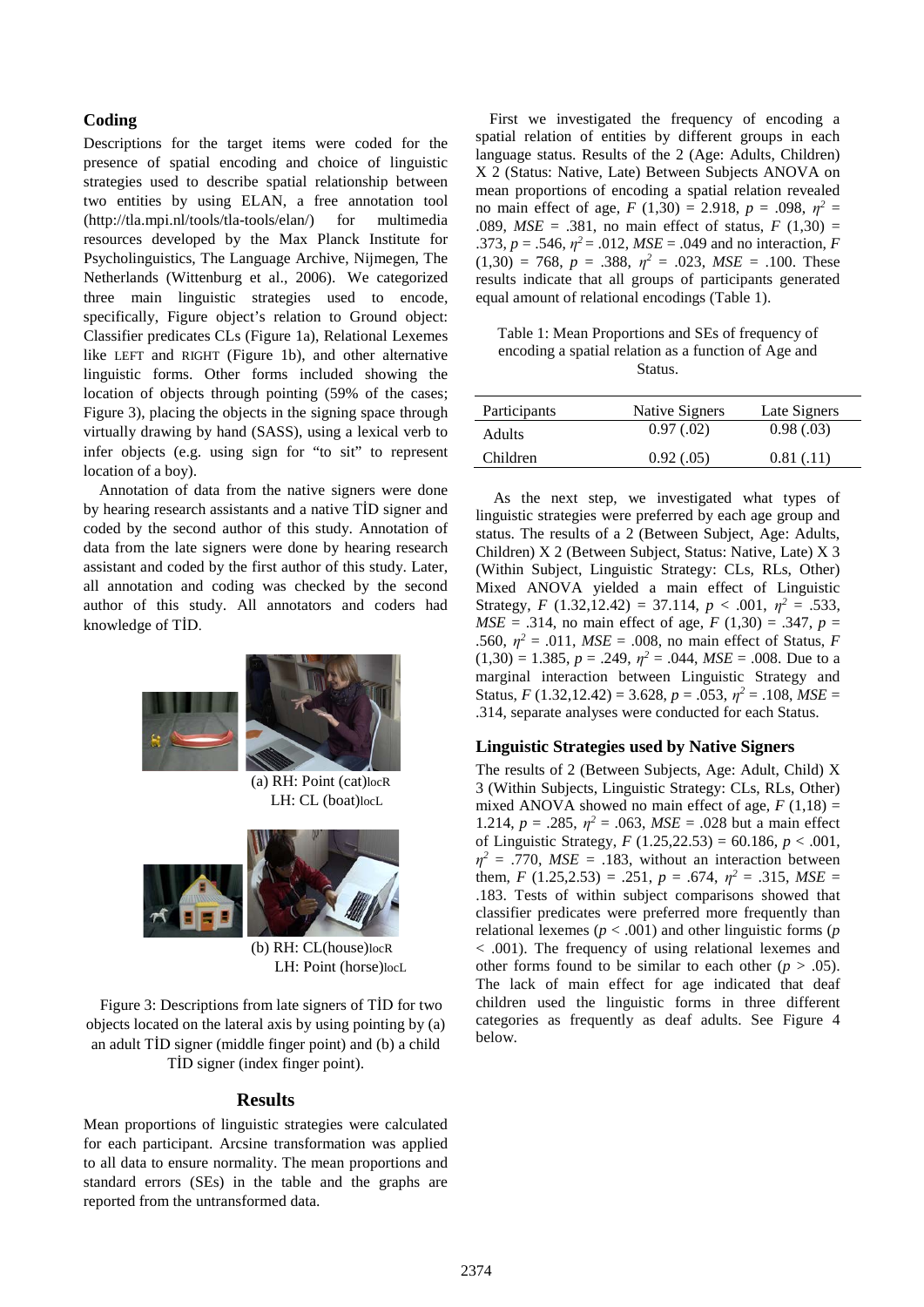

Figure 4: Mean proportions and SEs of linguistic descriptions of native signers as a function of age.

#### **Linguistic Strategies used by Late Signers**

The results of 2 (Between Subjects, Age: Adults, Children) X 3 (Within Subjects, Linguistic Strategy: CLs, RLs, Other) mixed ANOVA showed no main effect of age,  $F(1,12) = .097$ ,  $p = .761$ ,  $p^2 = .008$ ,  $MSE = .015$  but a main effect of Linguistic Strategy,  $F(1.18,14.10) = 6.771$ ,  $p = .017$ ,  $p^2 = .036$ , *MSE* = .588, without an interaction between them,  $F(1.18,14.10) = .450$ ,  $p = .544$ ,  $\eta^2 = .036$ ,  $MSE = .588$ . Tests of within subject comparisons showed that relational lexemes were used less frequently than classifier predicates ( $p < .01$ ) and other forms ( $p < .05$ ). The frequency of using classifier predicates and other forms are found to be similar to each other ( $p = 573$ ). The results indicate that late signers -unlike native signers- use other forms as frequently as classifier predicates. See Figure 5 below.

Results showed that native and late signers show different production patterns in their descriptions of the location of the objects when they are placed to left or right to each other. Namely, native signers show a significant preference over using the morphologically complex CLs in describing, however, late signers employ other simpler forms as frequently as CLs. Moreover, this tendency is significant for all age groups.



Figure 5: Mean proportions and SEs of linguistic descriptions of late signers as a function of age.

#### **Discussion and Conclusion**

Our study has two key findings. First, late signing adults and children differ from native signing adults and children in their linguistic descriptions. Namely, late signers do not

show a preference for CLs. Rather they employ simpler other forms as frequently as CLs compared to native signers. These findings clearly indicate that late exposure to sign language by deaf individuals has long-term effects on their production patterns. Second, late signing children perform similar to late signing adults in their static spatial event descriptions and show no further developmental trajectory in their preferred linguistic devices.

Results of this study complement the previous literature – yet in another sign language – showing a tendency towards decreased preference for CLs and increased preference for other simpler forms not only for complex event descriptions, as found in ASL (Newport, 1988; 1990), but also for simple static events (Sümer et al., 2014; Sümer, 2015). In the case of native signers of TİD, both adults and children prefer CLs more than RLs and other forms while the nature of this distribution is different for late signers of TİD, who use CLs and simpler other forms such as pointing in similar amounts while they prefer RLs for left and right less frequently. The body-anchored relational lexemes in TİD were very rarely used by late signing adults and not at all by the late signing children. Thus, the use of CLs and RLs did not seem to ease acquisition for these children as they did for native children. However, we should be cautious in generalizing the effects of these comparisons due to relatively few number of participants we could investigate especially from late signing group.

Considering the high proportion of relational encodings shown on Table 1, 2-year exposure to sign language after age 6 seems to be enough to initiate spatial language production in late signing children to become adult like. This is a rather striking finding since Gentner and her colleagues (2013) found that home signing children (deaf children never exposed to a sign language) in similar age range do not produce gestures in a way that would encode spatial relations, which indicates the necessity of sign language input for relational encoding to emerge at all. This pattern also shows that while relational encoding might emerge as the earliest feature of encoding a spatial event, and as less sensitive to delayed exposure, morphologically complex forms or body anchored relational lexemes such as LEFT and RIGHT might be more resistant to the timing of the input to develop.

The difference in the preference for linguistic forms to encode spatial relations between native signers and late signers provides evidence for the role of maturational constrains in language acquisition. Moreover, previous studies have been mostly on comprehension of sign language (e.g., Mayberry & Eichen, 1991), our results indicate that these effects are not only restricted to comprehension, but also observed in production, as also shown by Newport (1988; 1990). Furthermore, it shows that these results on motion event expressions can be extended to those of static events.

 Our study also uniquely displays these patterns for late signing children for the first time in the literature. Although, late signing adults of TİD have lengthier language experience compared to late signing children, who have only a 2-year of sign language exposure, we still observed similar preferences in how frequently they prefer CLs and other forms. It seems that the hindering